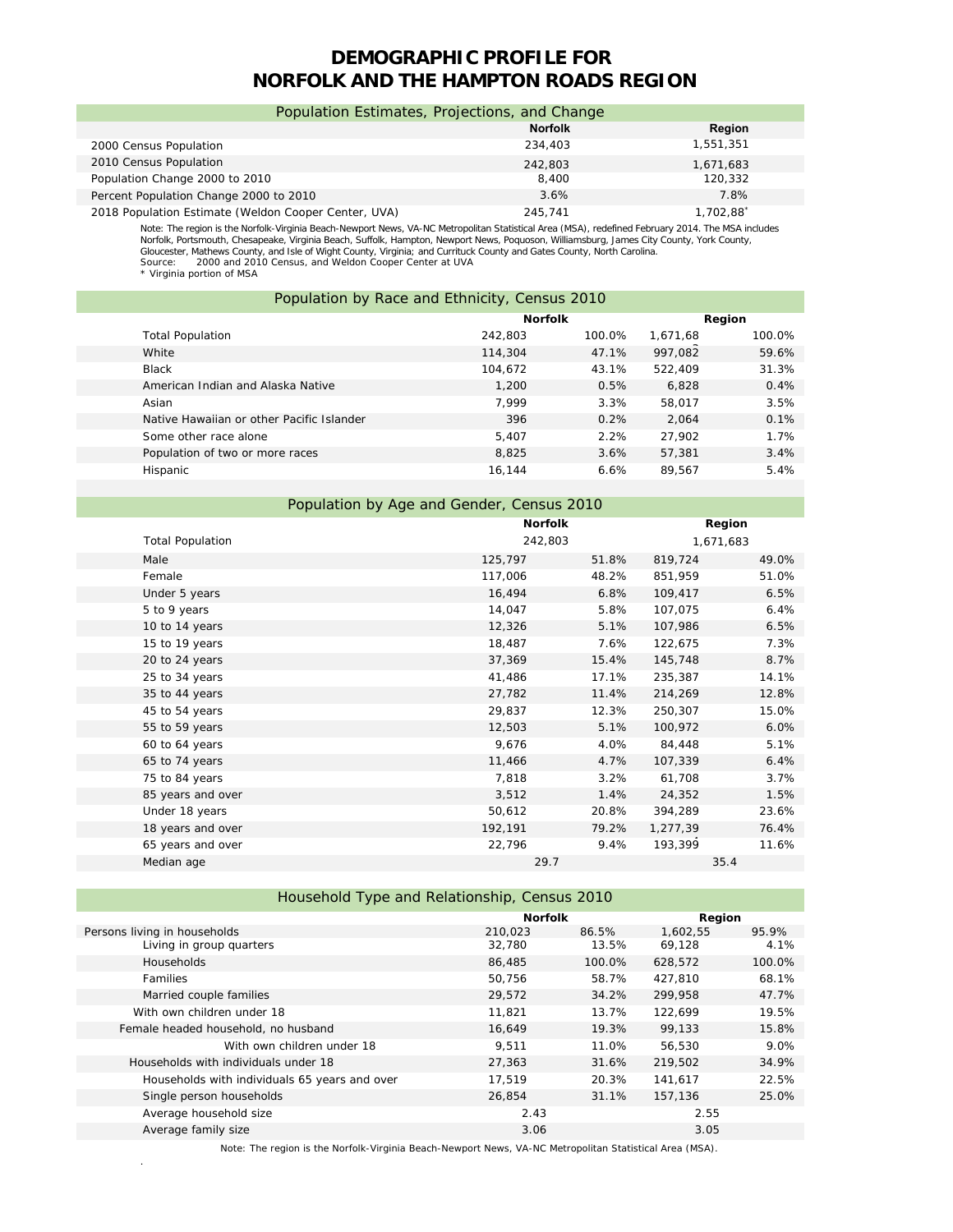| Educational Attainment, 2013 American Community Survey |                |       |           |       |
|--------------------------------------------------------|----------------|-------|-----------|-------|
| 1-year estimates, U.S. Census Bureau                   |                |       |           |       |
|                                                        | <b>Norfolk</b> |       | Region    |       |
| Population 25 years and over                           | 151,907        |       | 1,152,228 |       |
| Less than 9th grade                                    | 5,418          | 3.6%  | 29.451    | 2.6%  |
| 9th to 12th grade, no diploma                          | 13,549         | 8.9%  | 68.554    | 5.9%  |
| High school graduate (includes equivalency)            | 37.650         | 24.8% | 283,714   | 24.6% |
| Some college, no degree                                | 37.039         | 24.4% | 286,938   | 24.9% |
| Associate's degree                                     | 13,915         | 9.2%  | 113,728   | 9.9%  |
| Bachelor's degree                                      | 27.418         | 18.0% | 225,323   | 19.6% |
| Graduate or professional degree                        | 16,918         | 11.1% | 144.520   | 12.5% |

|      | Per Capita Personal Income Comparisons, 2007-2017, Bureau of Economic Analysis |          |
|------|--------------------------------------------------------------------------------|----------|
|      | <b>Norfolk</b>                                                                 | Region   |
| 2007 | \$37,328                                                                       | \$39,486 |
| 2008 | \$36,296                                                                       | \$40,444 |
| 2009 | \$34,142                                                                       | \$39,722 |
| 2010 | \$34,647                                                                       | \$40,584 |
| 2011 | \$35,503                                                                       | \$42,187 |
| 2012 | \$36,523                                                                       | \$43,490 |
| 2013 | \$36,313                                                                       | \$43,291 |
| 2014 | \$37,356                                                                       | \$44,721 |
| 2015 | \$38,629                                                                       | \$46,650 |
| 2016 | \$38,828                                                                       | \$46,960 |
| 2017 | \$40.094                                                                       | \$48,502 |

| Income and Poverty Status, 2017 American Community Survey |                |       |         |       |  |  |
|-----------------------------------------------------------|----------------|-------|---------|-------|--|--|
| 1-year Estimates, U.S. Census Bureau                      |                |       |         |       |  |  |
|                                                           | <b>Norfolk</b> |       | Region  |       |  |  |
| Total households                                          | 87,249         |       | 638.027 |       |  |  |
| Less than \$10,000                                        | 8,592          | 9.8%  | 35,867  | 5.6%  |  |  |
| \$10,000 to \$14,999                                      | 5,433          | 6.2%  | 24,536  | 3.8%  |  |  |
| \$15,000 to \$24,999                                      | 10,139         | 11.6% | 54,091  | 8.5%  |  |  |
| \$25,000 to \$34,999                                      | 9.315          | 10.7% | 55,530  | 8.7%  |  |  |
| \$35,000 to \$49,999                                      | 12.595         | 14.4% | 84,026  | 13.2% |  |  |
| \$50,000 to \$74,999                                      | 16,135         | 18.5% | 124,349 | 19.5% |  |  |
| \$75,000 to \$99,999                                      | 9,686          | 11.1% | 88,301  | 13.8% |  |  |
| \$100,000 to \$149,999                                    | 9,041          | 10.4% | 102,730 | 16.1% |  |  |
| \$150,000 to \$199,999                                    | 3,364          | 3.9%  | 38,236  | 6.0%  |  |  |
| \$200,000 or more                                         | 2,949          | 3.4%  | 30,361  | 4.8%  |  |  |
| Median household income (dollars)                         | 47,137         |       | 61,889  |       |  |  |
| Mean household income (dollars)                           | 65,297         |       | 79,683  |       |  |  |
|                                                           |                |       |         |       |  |  |

Note: The region is the Norfolk-Virginia Beach-Newport News, VA-NC Metropolitan Statistical Area (MSA).

| Unemployment Rate Comparisons, 2008-2018 (%)<br>U.S. Bureau of Labor Statistics |      |      |      |      |      |      |      |      |      |      |      |
|---------------------------------------------------------------------------------|------|------|------|------|------|------|------|------|------|------|------|
|                                                                                 | 2008 | 2009 | 2010 | 2011 | 2012 | 2013 | 2014 | 2015 | 2016 | 2017 | 2018 |
| <b>City of Norfolk</b>                                                          | 5.3  | 8.5  | 8.8  | 8.3  | 7.6  | 7.0  | 6.4  | 5.6  | 5.3  | 4.7  | 3.7  |
| Hampton<br><b>Roads MSA</b>                                                     | 4.2  | 6.9  | 7.6  | 7.3  | 6.8  | 6.2  | 5.7  | 4.9  | 4.7  | 4.2  | 3.3  |
| Commonwealth<br>of Virginia                                                     | 4.0  | 6.7  | 7.1  | 6.6  | 6.1  | 5.7  | 5.2  | 4.5  | 4.1  | 3.7  | 3.0  |
| <b>United States</b>                                                            | 5.8  | 9.3  | 9.6  | 9.0  | 8.1  | 7.4  | 6.2  | 5.3  | 4.9  | 4.4  | 3.9  |

| The Navy in Hampton Roads                                  |         |         |  |  |  |
|------------------------------------------------------------|---------|---------|--|--|--|
|                                                            | FY 2016 | FY 2017 |  |  |  |
| Active Duty (all branches stationed at Navy installations) | 82.174  | 87.787  |  |  |  |
| Retired and Survivors (est.)                               | 58.354  | 58.525  |  |  |  |
| Military Family Members                                    | 102.600 | 111.328 |  |  |  |
| Civilian Employees                                         | 49.961  | 48.695  |  |  |  |
| Ships Homeported                                           | 67      | 68      |  |  |  |
| Aircraft Squadrons Homeported                              | 37      | 37      |  |  |  |

Aircraft Squadrons Homeported 37 37 Source: 'The Navy in Hampton Roads,' by the Navy Mid-Atlantic Region Public Affairs Office. The federal fiscal year is October 1 through September 30. Last updated November 14, 2018.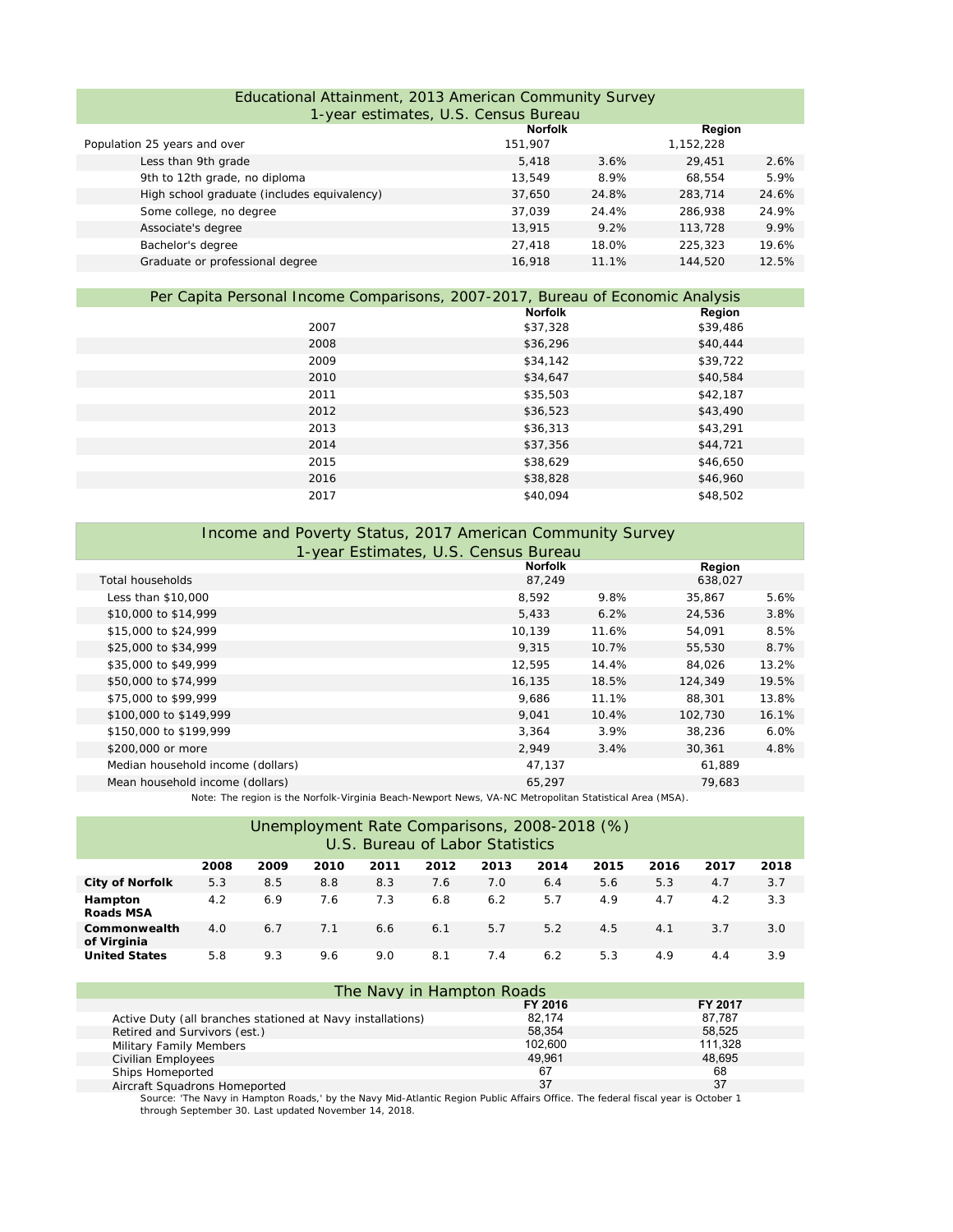| Resident labor force, 2017 American Community Survey |                |       |         |       |  |  |
|------------------------------------------------------|----------------|-------|---------|-------|--|--|
| 1-year Estimates, U.S. Census Bureau                 |                |       |         |       |  |  |
|                                                      | <b>Norfolk</b> |       | Region  |       |  |  |
| Employed persons, 16 and up                          | 132,786        |       | 875,326 |       |  |  |
| Management, business, science, and arts              | 36,529         | 27.5% | 309.369 | 35.3% |  |  |
| Service                                              | 23,232         | 17.5% | 146.004 | 16.7% |  |  |
| Sales and office                                     | 24,707         | 18.6% | 191.143 | 21.8% |  |  |
| Natural resources, construction, and maintenance     | 10.368         | 7.8%  | 73.501  | 8.4%  |  |  |
| Production, transportation, and material moving      | 11.282         | 8.5%  | 78.960  | 9.0%  |  |  |
| <b>Armed Forces</b>                                  | 26.668         | 20.1% | 76.349  | 8.7%  |  |  |

Note: The region is the Norfolk-Virginia Beach-Newport News, VA-NC Metropolitan Statistical Area (MSA).

## Full- and Part-Time Employees by Industry, Place of Work U.S. Bureau of Economic Analysis, 2017

|                                                                                                         | <b>Norfolk</b> |       | Region    |       |  |
|---------------------------------------------------------------------------------------------------------|----------------|-------|-----------|-------|--|
| Total employment (number of jobs)                                                                       | 212,616        |       | 1,049,393 |       |  |
| Forestry, fishing, and related activities                                                               | 46             | 0.0%  | 1,620     | 0.2%  |  |
| Mining, quarrying, and oil and gas extraction                                                           | (D)            | (D)   | (D)       | (D)   |  |
| <b>Utilities</b>                                                                                        | (D)            | (D)   | 1,640     | 0.2%  |  |
| Construction                                                                                            | 6,422          | 3.0%  | (D)       | (D)   |  |
| Manufacturing                                                                                           | 6,008          | 2.8%  | 54,991    | 5.2%  |  |
| Wholesale trade                                                                                         | (D)            | (D)   | 21,837    | 2.1%  |  |
| Retail trade                                                                                            | 13,104         | 6.2%  | 105,246   | 10.0% |  |
| Transportation and warehousing                                                                          | 10,139         | 4.8%  | 34,638    | 3.3%  |  |
| Information                                                                                             | 3.035          | 1.4%  | 13,576    | 1.3%  |  |
| Finance and insurance                                                                                   | 7.466          | 3.5%  | (D)       | (D)   |  |
| Real estate and rental and leasing                                                                      | 7.492          | 3.5%  | (D)       | (D)   |  |
| Professional, scientific, and technical services                                                        | 10,501         | 4.9%  | 66,547    | 6.3%  |  |
| Management of companies and enterprises                                                                 | 1.798          | 0.8%  | 11,923    | 1.1%  |  |
| Administrative and waste management and remediation                                                     | 10,335         | 4.9%  | 60,935    | 5.8%  |  |
| <b>Educational services</b>                                                                             | 4.533          | 2.1%  | 19,288    | 1.8%  |  |
| Health care and social assistance                                                                       | 24.308         | 11.4% | 105,752   | 10.1% |  |
| Arts, entertainment, and recreation                                                                     | 2.373          | 1.1%  | 22,179    | 2.1%  |  |
| Accommodation and food services                                                                         | 12,192         | 5.7%  | 83,886    | 8.0%  |  |
| Other services (except government/government                                                            |                |       |           |       |  |
| enterprises)                                                                                            | 8,266          | 3.9%  | 57,236    | 5.5%  |  |
| Government and government enterprises                                                                   | 80,355         | 37.8% | 243,817   | 23.2% |  |
| Federal civilian                                                                                        | 20,502         | 9.6%  | 57,522    | 5.5%  |  |
| Military                                                                                                | 39.633         | 18.6% | 81,330    | 7.8%  |  |
| State government                                                                                        | 7.973          | 3.7%  | 23,574    | 2.2%  |  |
| Local government                                                                                        | 12.247         | 5.8%  | 81,391    | 7.8%  |  |
| Note: The region is the Norfolk-Virginia Beach-Newport News, VA-NC Metropolitan Statistical Area (MSA). |                |       |           |       |  |

(D) - not shown to avoid disclosure of confidential information, but the estimates for this item are included in the totals

Source: U.S. Department of Commerce, Bureau of Economic Analysis, updated November 15, 2018

|      | Assessed Valuations of Taxable Property, 2003-2018 (In thousands) |             |                       |                                        |
|------|-------------------------------------------------------------------|-------------|-----------------------|----------------------------------------|
| Year |                                                                   | Personal    |                       | <b>Total Taxable Assessed</b><br>Value |
|      | <b>Real Property</b>                                              | Property    | <b>Other Property</b> |                                        |
| 2003 | \$9,356,760                                                       | \$1,311,951 | \$271,046             | \$10,939,757                           |
| 2004 | \$10,029,639                                                      | \$1,503,713 | \$281,578             | \$11,814,930                           |
| 2005 | \$10,960,812                                                      | \$1,569,991 | \$305,154             | \$12,835,957                           |
| 2006 | \$12,691,527                                                      | \$1,655,021 | \$316,863             | \$14,663,411                           |
| 2007 | \$15,607,512                                                      | \$1,687,318 | \$324,387             | \$17,619,217                           |
| 2008 | \$18,401,851                                                      | \$1,983,503 | \$193,287             | \$20,578,641                           |
| 2009 | \$19,397,795                                                      | \$1,676,811 | \$233,703             | \$21,308,309                           |
| 2010 | \$19,940,273                                                      | \$1,610,680 | \$226,801             | \$21,777,754                           |
| 2011 | \$19,320,642                                                      | \$1,832,276 | \$230,756             | \$21,383,674                           |
| 2012 | \$18,676,729                                                      | \$1,613,797 | \$238,497             | \$20,529,023                           |
| 2013 | \$18,319,947                                                      | \$1,532,337 | \$241,023             | \$20,093,307                           |
| 2014 | \$18,421,412                                                      | \$1,512,332 | \$258,302             | \$20,192,046                           |
| 2015 | \$18,734,201                                                      | \$1,902,442 | \$255,710             | \$20,892,353                           |
| 2016 | \$19,106,737                                                      | \$1,952,955 | \$277,301             | \$21,336,993                           |
| 2017 | \$19,433,889                                                      | \$2,219,662 | \$265,149             | \$21,918,700                           |
| 2018 | \$19,870,881                                                      | \$1,938,053 | \$288,054             | \$22,096,988                           |

Source: City of Norfolk 2018 Comprehensive Annual Financial Report (CAFR)